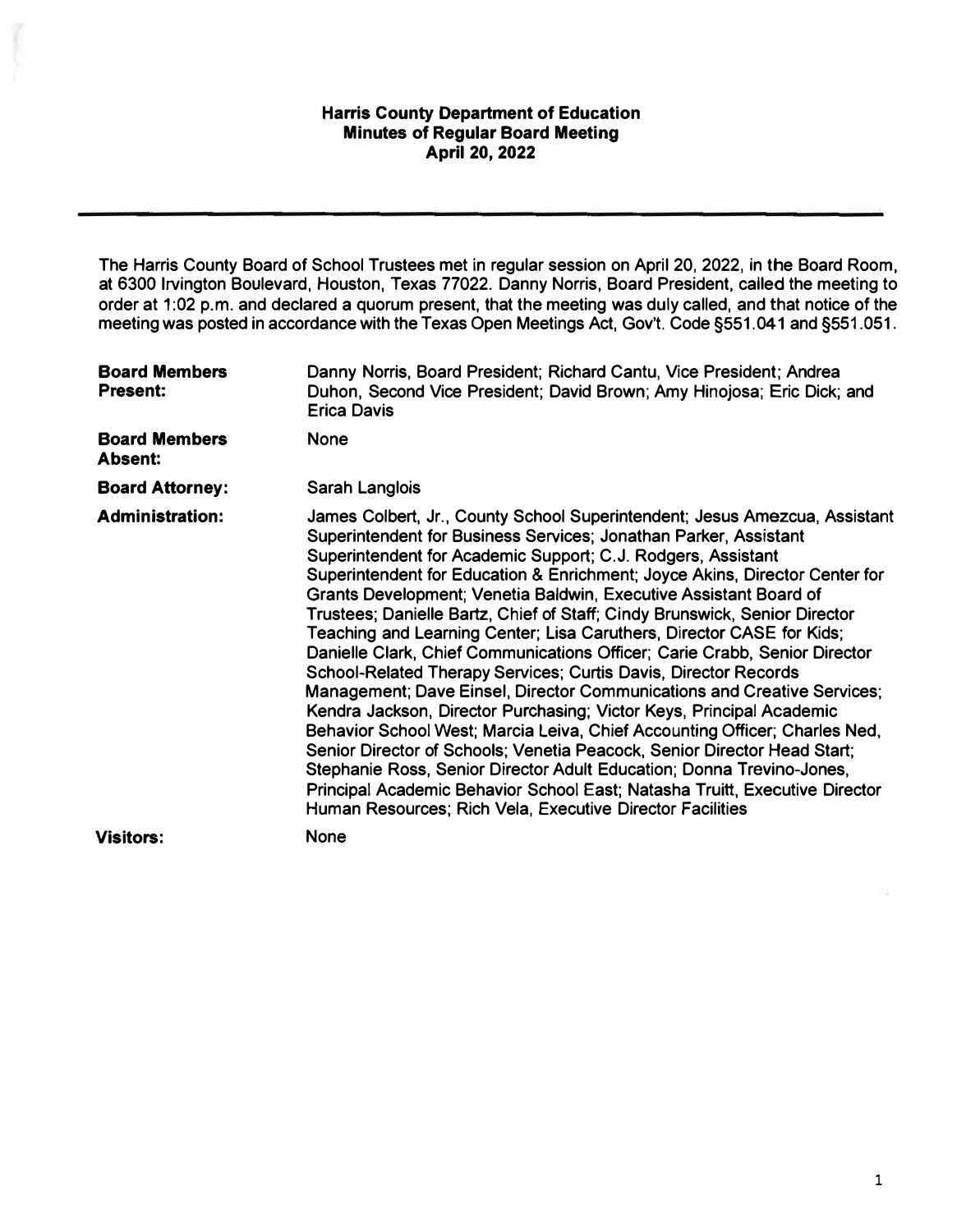- **1. Invocation - Donald Mims, Records Management**
- **2. Pledge of Allegiance to the US flag - Armando Rodriguez, Head Start**
- **3. Pledge of Allegiance to the Texas flag - Armando Rodriguez, Head Start**
- **4. Open Forum - Gov't Code 551.003 (5) - Public Participation. Pursuant to Policy BED (Local), a citizen who wishes to speak may do so by completing a participation request card available at the Board room at least 1 0 minutes prior to a regular Board meeting.**

*No one from the public requested to speak during the open forum portion of the meeting.*

# **5. Reports and presentations**

### A **Employee of the Month - Natasha Truitt, Executive Director of Human Resources**

*Natasha Truitt introduced the April 2022 HCDE Employee of the Month, Nora Contreras, Physical Therapy Assistant. HCDE Communications showed a brief video about Mrs. Contreras' role and impact.*

*Trustee David Brown arrived at 1 :08 p.m.*

#### **B.Superintendent Monthly Report - James Colbert, Jr.**

*Superintendent Colbert announced that he has started his tour of meetings with county superintendents to discuss services provided to them throughout the school year and to address future needs. He also highlighted the Schools Division's meeting with district representatives, hosted by Mr. Jonathan Parker, that will be held on Friday, April 21, 2022. Administrators from area school districts will meet with the Schools Division to gain feedback on services and future initiatives.*

*Budget meetings will commence soon, and Dr. Jesus Amezcua and his staff will meet with HCDE divisions regarding their budgets.*

*Mr. Colbert also mentioned that various HCDE divisions will host and attend job fairs throughout the summer to address changing recruitment and retention needs.*

### **C. Annual Division Update on Records Management - Curtis W. Davis, Director**

- **D. Annual Division Update on Head Start - Venetia Peacock, Senior Director**
- **E. Other reports from Board members concerning attendance or participation in a board or HCDE-related conference, event, activity, or committee; accolades for an HCDE staff member or other deserving person.**

*Trustee Norris attended the Regional Scholastic Art* & *Writing Awards, which took place March 29-30, 2022. During the ceremonies, students from school districts across Harris county were*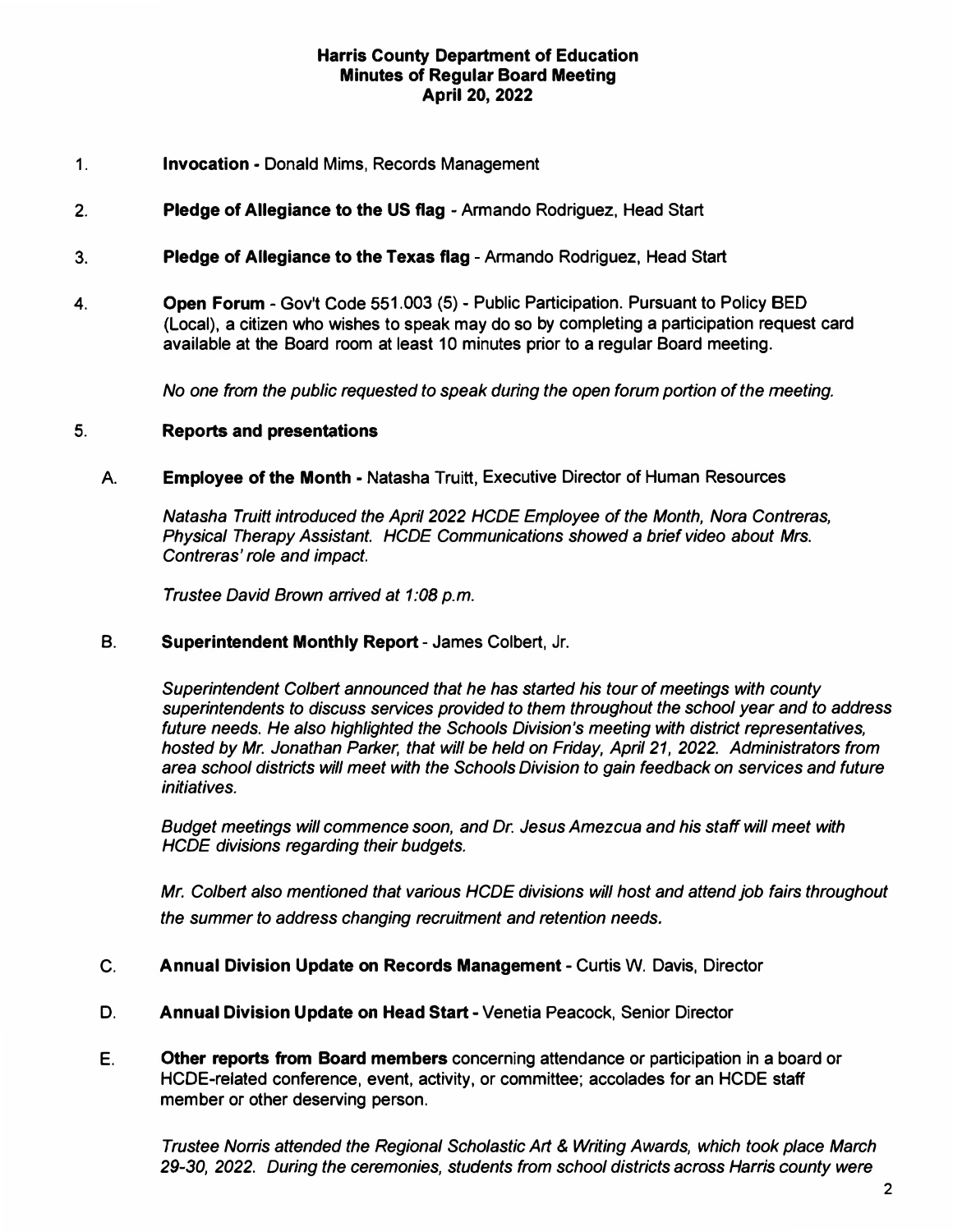recognized with special awards, including but not limited to, the Superintendent's Award (\$250), Board of Trustees Incentive Award (\$500), and the Board of Trustees Exemplary Award (\$1000). Each of these awards is given to one writer and one artist.

Trustee Norris thanked the organizers for their work.

#### F. **Report of Board Committees - Committee Chairs**

There were no reports.

- G. Monthly Financial Reports through 02/28/2022 - Dr. Jesus Amezcua, Assistant **Superintendent for Business Services**
- H. Presentation of 2022 Excellence in Finance Award - Dr. Jesus Amezcua, Assistant **Superintendent for Business Services**

Trustee Hinojosa exited the room at 1:53 p.m. and returned at 1:55 p.m.

 $\mathbf{L}$ Presentation of 2022 Excellence in Purchasing Award - Dr. Jesus Amezcua, **Assistant Superintendent for Business Services** 

Trustee Duhon exited the room at 1:56 p.m.

Amy Hinjosa requested to move Item 6.C.3, and David Brown requested to move item 6.F.3 to the non-consensus portion of the agenda.

Motion made by Richard Cantu, seconded by Amy Hinojosa, to approve all items under the consensus agenda except Items 6.C.3. and 6.F.3.

Motion passes with 6-0 voting to approve all items under the consensus agenda except Items 6.C.3. and 6.F.3.

Trustee Duhon returned at 1:58 p.m.

#### 6. **ACTION ITEMS - CONSENSUS**

- Α. Consider ratification/approval of the following Business Services items:
	- $\mathbf{1}$ . **Disbursement Report**
	- $2.$ **Budget Amendment Report**
	- 3. Monthly Investment Report for February 2022
- **B.** Consider ratification/approval of the following Board Meeting Minutes:
	- 02/08/2022 Policy Committee 1.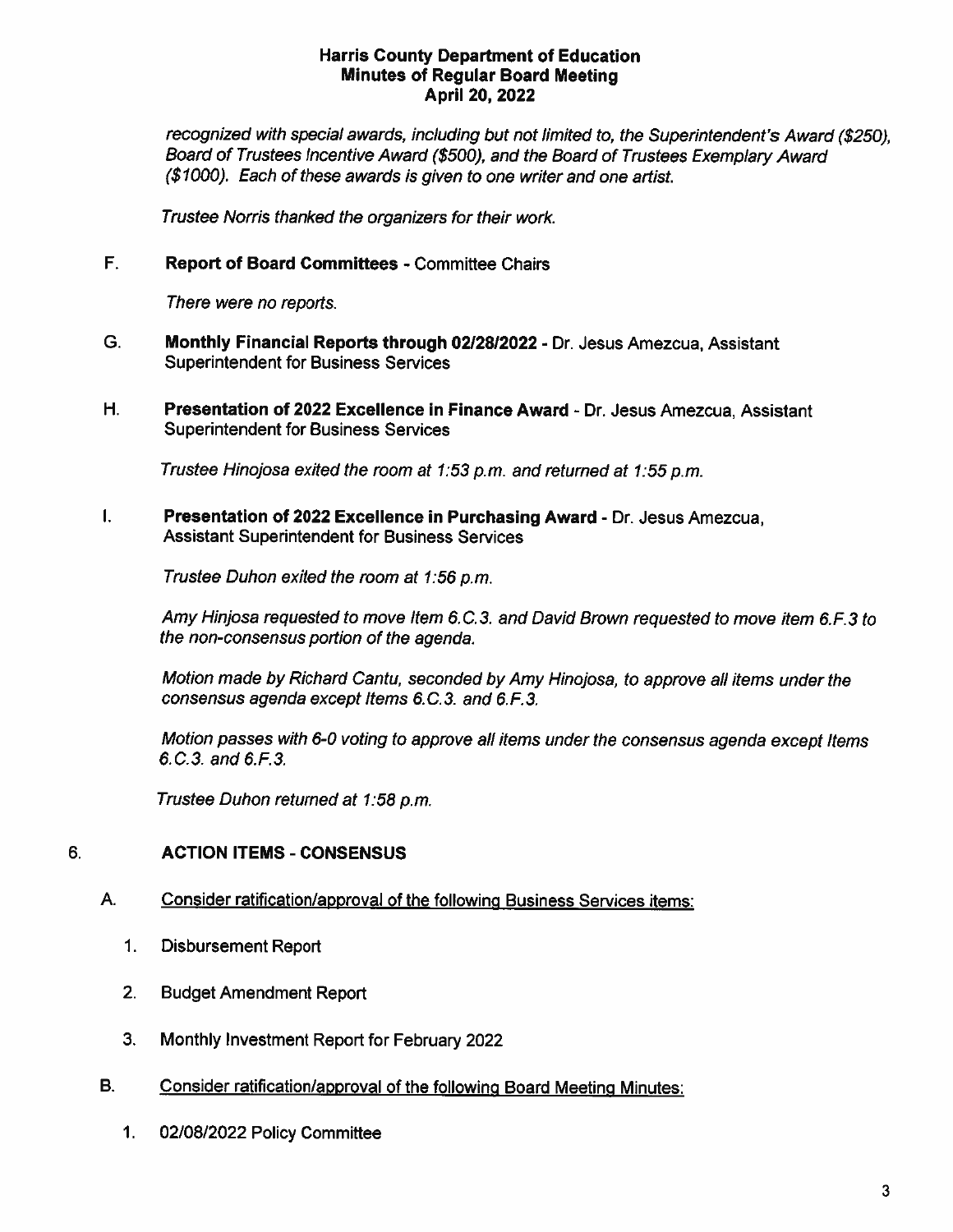- $2.$ 02/23/2022 Board Meeting
- $C_{1}$ Consider ratification/approval of the following grant proposals:
	- $1_{-}$ Approval to submit a grant application for grant (06HP000311) to the U.S. Department of Health and Human Services (HHS), Office of Head Start (OHS), in the amount of \$4,792,502 for continued funding of HCDE Early Head Start - Child Care Partnerships for the 9/1/2022 to 8/31/2023 budget period.
	- $2<sub>1</sub>$ Approval to request a budget revision for Grant Number 06TD000179 to the U.S. Department of Health and Human Services (HHS), Office of Head Start (OHS), for budget period 02/01/2021 through 01/31/2023. Requesting approval for this budget-neutral action is a requirement of the U.S. Department of Health and Human Services (HHS), Office of Head Start (OHS).
	- 4. Approval of Memorandum of Understanding Contracts (non-monetary) for the CASE for Kids Afterschool Strategic Investment (ASI) program: CASE for Kids certifies afterschool investments of public funds though two collaborators as part of HCDE's Houston Galveston Area Council (HGAC) contract: Harris County/Harris County Commissioner Precinct I and Harris County/Harris County Public Library.
- D. Consider ratification/approval of the following Interlocal Contracts:
	- $1.$ Ratification of Interlocal (expenditure) contract for FY 2022 CASE for Kids Nita M. Lowey 21<sup>st</sup> Century Community Learning Center(s) Cycle 10, Year 4 grant, in the aggregate amount of \$129,500 with the following entity: Southwest Schools (Charter) for Southwest Bissonnet Elementary in the amount of \$129,500 (110 students served).
	- $2.$ Approval of Stafford MSD Interlocal (revenue) contract amendment for FY 2022 for occupational and physical therapy services in the aggregate amount of \$16,388 with School-Based Therapy Services. Added 16 OT/PT days to the original contract.
- E. Consider approval of the following items for the HCDE Choice Partners Cooperative:
	- $1<sub>1</sub>$ Approval of the Contract Award for job no. 22/022MJ for Waterproofing, Roofing, and Masonry with the following vendors: A.W. Farrell & Son, Inc. dba Farrell Roofing (#22/022MJ-01); Atlas Universal Roofing, Inc. dba Atlas Universal, Inc. (#22/022MJ-02); D7 Roofing & Metal, LLC (#22/022MJ-03); Mid-Continental Restoration Co., Inc. (#22/022MJ-04); Reliable Commercial Roofing Services, Inc. (#22/022MJ-05); Shielder Ventures, LLC dba D&G Quality Roofing (#22/022MJ-06); Tadco, LLC (#22/022MJ-07); Texas Liqua Tech Services, Inc. dba Liqua Tech (#22/022MJ-08), and Weatherproofing Services (#22/022MJ-09) for the period 04/20/2022 through 04/19/2023.
	- $2.$ Approval of the Contract Award for job no. 22/023MJ for Signage and Related Items with the following vendor: National Signs (#22/023MJ-01) for the period 04/20/2022 through 04/19/2023.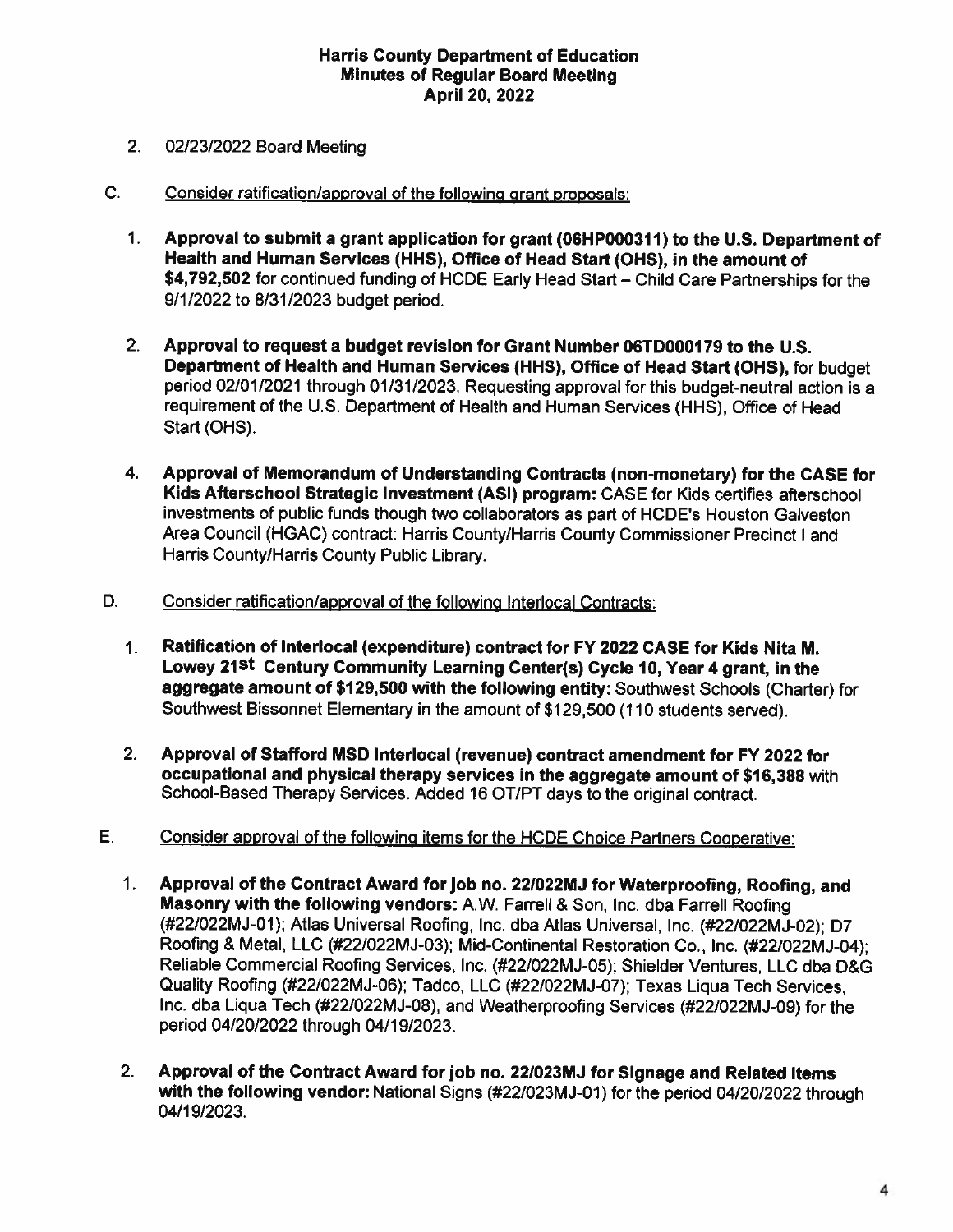- $3<sub>1</sub>$ Approval of the Contract Award for job no. 22/024MJ for Painting, Drywall, & Flooring with the following vendors: Dura Pier Facilities Services, LTD dba Facilities Sources (#22/024MJ-01): FCS Services LLC dba AD2 Construction Services (#22/024MJ-02); Mitchell Paint & Wallcovering, Inc dba Mitchell Contracting (#22/024MJ-03); Panhandle Steel Buildings, Inc (#22/024MJ-04); Westco Ventures LLC (#22/024MJ-05) for the period 4/20/2022 through 4/19/2023.
- $4<sup>1</sup>$ Approval of HCDE Interlocal Agreements with: Avondale Elementary School, Avondale. Arizona; El Paso County, Colorado Springs, Colorado; Fort Bend County Emergency Services District 4. Fulshear. Texas: Greenville City, Greenville, Texas; Legacy Traditional Schools, San Antonio, Texas; National Math and Science Initiative, Dallas, Texas; Sul Ross State University, Alpine, Texas; Tucson Unified School District, Tucson, Arizona; Washington State University Vancouver, Vancouver, Washington, and Workforce Solutions Borderplex, El Paso, Texas.
- F. Consider ratification/approval of the following items for Internal Purchasing:
	- $1<sub>1</sub>$ Approval of audit services engagement with Whitley Penn (job no. 21/028YR) for fiscal year ending August 31, 2022, for an estimated amount of \$55,200. Per Texas Education Agency requirements, an annual independent audit must be conducted.
	- $2.$ Approval of Contract Award for job no. 21/074IA-2 Contracted Services for Professional Development, Speakers and Trainers for the Teaching and Learning Center Division with the following proposer(s): Aha! Process, Inc. (Dr. Ruby K. Payne); Aperture Education; Attainment Company, Inc.; Center for Student Achievement Solutions, LLC; Frog Street Press, LLC; HIP Healthy Innovative Processes; Imagireading Adventures LLC; Improving Student Outcomes; Imagination Station Inc. dba Istation; UT Austin-University of Texas at Austin HS (K-16 Education Center); Lakeshore Learning Materials; Pretty Smartt Foundation; Scholars for the Soul: An Educational Solutions Firm, LLC; Writers in the Schools; Young Audiences Inc. of Houston; Youth Enrichments; and Yvette De Luna for the period of 05/01/2022 through 04/30/2027.
	- 4. Approval of Contract Award for job no. 22/026EJ for Performance Evaluation Design with the following vendor: Cooperative Personnel Services, dba CPS HR Consulting for the period 05/01/2022 through 04/30/2027.
	- Approval of National Cooperative Purchasing Alliance (NCPA) Interlocal Agreement  $5.$ with HCDE. Region 14 ESC is NCPA's lead public agency. (This is necessary to participate in the cooperative for goods/services not available through HCDE's Choice Partners cooperative program.)
- Consider ratification/approval of the following Revenue Agreements: G.
	- $1.$ Ratification of Interlocal (revenue) contract for FY 2022 in the aggregate amount of \$180,882 with Highpoint School East with the following district: Goose Creek Consolidated ISD for eighteen (18) in-county annual contracts in the amount of \$180,882 (\$10,049 each) for the contract period of 08/23/2021 through 06/03/2022.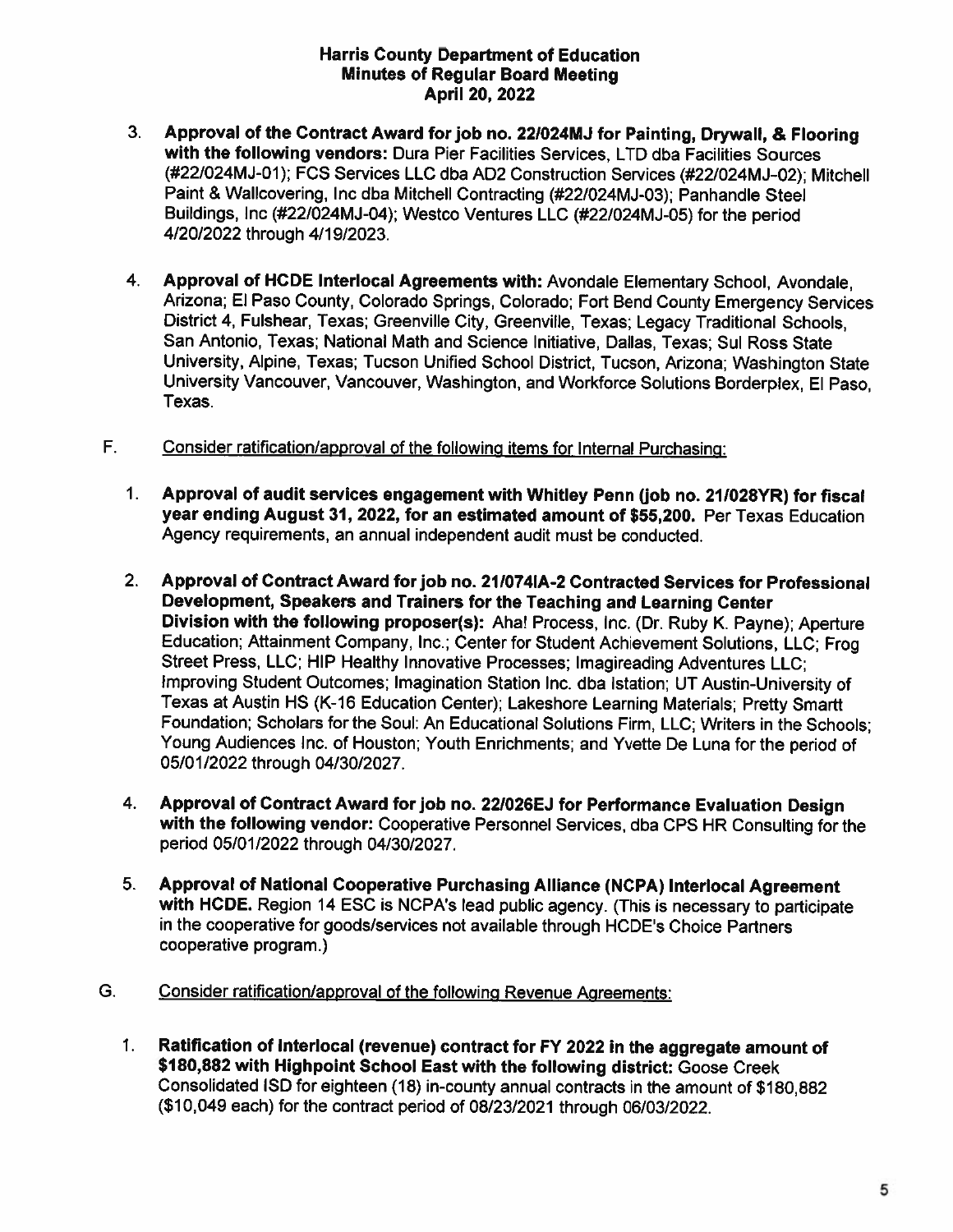- $2<sub>1</sub>$ Ratification of Interlocal (revenue) contract for FY 2022 in the aggregate amount of \$381,648 with Academic and Behavior School West with the following district: Fort Bend ISD for sixteen (16) out of-county annual contracts in the amount of \$381,648 (\$23,853 each) for the contract period of 08/23/2021 through 06/03/2022.
- $3.$ Ratification of Interlocal (revenue) contract amendments for FY 2022 in the aggregate amount of \$473,254 with Academic and Behavior School West with the following districts: Amendment to the Annual Contract - Fort Bend ISD for sixteen (16) out of-county annual contracts in the amount of \$381,648 (\$23,853 each) to include consideration of the bus aide services not to exceed and additional \$9,186, if necessary (Bus Aide Services \$19 an hour); Amendment to the Annual Contract - YES Prep Public Schools to increase the aggregate amount from \$41,210 to \$82,420 (an increase of \$41,210) for two (2) additional units (in-county \$20,605) for the period of 08/23/2021 through 06/03/2022.

# **ACTION ITEMS - NON-CONSENSUS**

7.

6.C.3. Approval to submit an application to request a No-Cost Extension for the Coolwood Head Start Construction Grant (06TD000179) to the U.S. Department of Health and Human Services (HHS), Office of Head Start (OHS).

Motion made by Eric Dick, seconded by Amy Hinojosa, to approve submission of an application to request a No-Cost Extension for the Coolwood Head Start Construction Grant (06TD000179) to the U.S. Department of Health and Human Services (HHS), Office of Head Start (OHS).

Motion passes with 7-0 voting to approve.

6.F.3. Approval of Contract Award for job no. 22/012IA-2 for CASE for Kids Youth Services for Afterschool and Summer with the following vendors: 6crickets, Inc.; A Better Day Foundation, LLC; A.I.R. Project; American Festival for the Arts (AFA); Alliance Financial Ministries, Inc.; American Robotics Academy (Animation Station Inc.); Art League Houston (Ash); ArtStartHouston (Tanai Walker); Assoc for the Advancement of Mexican Americans (AAMA); Avenue; Bayou City Fencing Academy (Spirit of Youth Fencing Foundation); BenCheri Educational Center; Bethel's Family Christian Academy, Inc.: BookNook, Inc.; Boykins Youth Foundations; Brazillian Cultural Institute; Bridge Year; Bridging The Digital 3 Divide; Bsgg Youth Program-Stop the violence (Salon 180 angels, Inc.); Campbell Learning Center; Change Happens; Children's Museum of Houston; Chinese Community Center, Inc.; Choice Nation Academy; CollegeCommunityCareer; Color of Life Community Resource & Activity Center; Comligo USA, Inc.; Committee for Children; Community Family Centers; Comp-U-Dopt; Connect Community; Consumer Energy Education Foundation; Creativity Shell (EZ Kids Creativity Shell); Dance Another World; Diaz Music Institute; Discovering U; Double Vision Dance, Inc.; Dr. Mary E. White International, LLC; DreamWhere; Envimei; Exalted Arts; Excel Beyond Circumstances (Meredith James); Expressions Productions (1972); For The Children Consulting; FotoFest, Inc.; Guitar Initiative, Inc.; Harris County Cultural Arts Center; Harris County Precinct One Street Olympics, Inc.; Houston Ballet Foundation; Houston Healthy Hip-Hop (Chris Cortez); Houston Tennis Association, Inc.; Houston Youth Symphony (Houston Youth Symphony and Ballet); Houston: reVision; HTC Youth Center (Holy Trinity Church & Youth Center); HYPE Freedom School, Inc.; JS&D Sports Development Outreach Ministries; JumpBrunch (CSCRM, Inc.); KEW Learning Academy; Kidz Knect Resource Center; Konnecting the Dots; Laddering Your Success, LLC; Living Word Christian Academy; M.E.N. (Mentoring,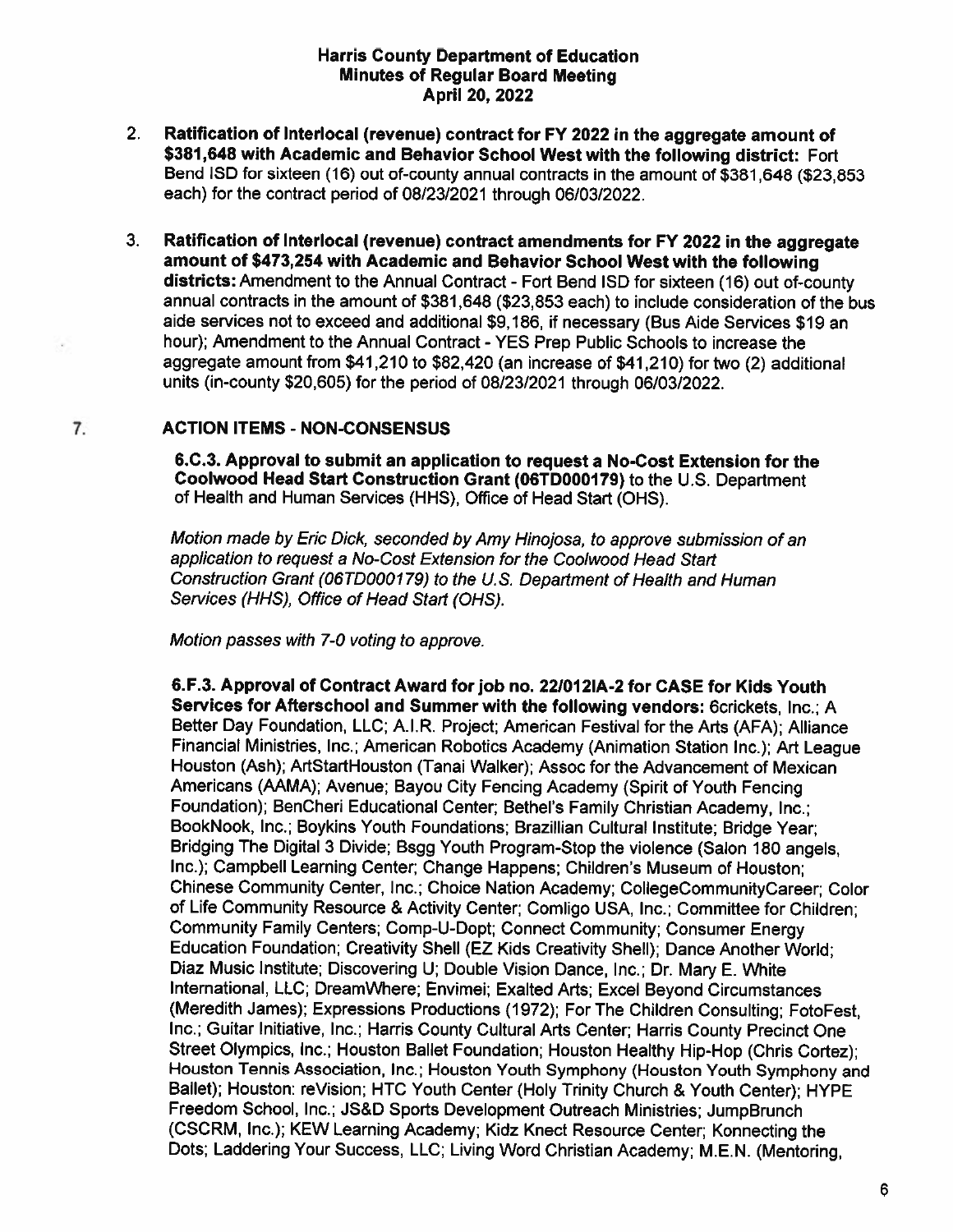Educating & Nurturing, Inc.); Mad Science of Houston (Little Scientists Inc.); Magnolia Park Arts & Community; Mission Milby C.D.C; Multicultural Education and Counseling through the Arts; Neighbors in Action; Newspring; Partnership for the Advancement and Immersion of Refugees; Perfect Connection; Precint2gether, Inc.; Purpose Kids (Fellowship of Purpose Early Childhood Learning Center); Quest Learning Institute; Retrain America; RSA of Dance & Performing Arts; Safe Diversity Communities; Science of Sport; Second Chance Technology Edge High School; Shamelessly Saved Productions; SHAPE Community Center, Inc.; SMART Core Labs (Animation & Robotics for Kids LLC); Social Motion. Inc.: Southside Driving Centre (Southside Driving LLC); Studentnest.com; Tackle Tutoring; TAPS Academy; The Alliance (Alliance for Multicultural Community Services); The Center for Pursuit; The Chauncy Glover Project; The City of Deliverance Life Center; The FORGE for Families; The PRYDE Foundation; The Woods Project (The Woods Project, Inc.); Tier One Learning, LLC; Ties Required Plus; TWST4Girls; U.S. Dream Academy, Inc.; Visual Arts Productions; We Are Writer's Block; Young Audiences, Inc. of Houston; and Youth Enrichments (Chicks with Class LLC) for the period 05/01/2022 through 04/30/2027.

Motion made by Eric Dick, seconded by Amy Hinojosa, to approve contract award for job no. 22/012IA-2 for CASE for Kids Youth Services for Afterschool and Summer with the following vendors: 6crickets, Inc.; A Better Day Foundation, LLC; A.I.R. Project; American Festival for the Arts (AFA); Alliance Financial Ministries, Inc.; American Robotics Academy (Animation Station Inc.); Art League Houston (Ash); ArtStartHouston (Tanai Walker); Assoc for the Advancement of Mexican Americans (AAMA); Avenue; Bayou City Fencing Academy (Spirit of Youth Fencing Foundation); BenCheri Educational Center; Bethel's Family Christian Academy, Inc.; BookNook, Inc.; Boykins Youth Foundations; Brazillian Cultural Institute; Bridge Year; Bridging The Digital 3 Divide; Bsgg Youth Program-Stop the violence (Salon 180 angels, Inc.); Campbell Learning Center; Change Happens; Children's Museum of Houston; Chinese Community Center, Inc.; Choice Nation Academy; CollegeCommunityCareer; Color of Life Community Resource & Activity Center; Comligo USA, Inc.; Committee for Children; Community Family Centers; Comp-U-Dopt; Connect Community; Consumer Energy Education Foundation; Creativity Shell (EZ Kids Creativity Shell); Dance Another World; Diaz Music Institute; Discovering U; Double Vision Dance, Inc.; Dr. Mary E. White International, LLC; DreamWhere; Envimei; Exalted Arts; Excel Beyond Circumstances (Meredith James); Expressions Productions (1972); For The Children Consulting; FotoFest, Inc.; Guitar Initiative, Inc.; Harris County Cultural Arts Center: Harris County Precinct One Street Olympics, Inc.; Houston Ballet Foundation; Houston Healthy Hip-Hop (Chris Cortez); Houston Tennis Association, Inc.; Houston Youth Symphony (Houston Youth Symphony and Ballet); Houston: reVision; HTC Youth Center (Holy Trinity Church & Youth Center); HYPE Freedom School, Inc.; JS&D Sports Development Outreach Ministries; JumpBrunch (CSCRM, Inc.); KEW Learning Academy; Kidz Knect Resource Center; Konnecting the Dots; Laddering Your Success, LLC; Living Word Christian Academy; M.E.N. (Mentoring, Educating & Nurturing, Inc.); Mad Science of Houston (Little Scientists Inc.); Magnolia Park Arts & Community; Mission Milby C.D.C; Multicultural Education and Counseling through the Arts; Neighbors in Action; Newspring; Partnership for the Advancement and Immersion of Refugees; Perfect Connection; Precint2gether, Inc.; Purpose Kids (Fellowship of Purpose Early Childhood Learning Center); Quest Learning Institute; Retrain America; RSA of Dance & Performing Arts; Safe Diversity Communities; Science of Sport; Second Chance Technology Edge High School; Shamelessly Saved Productions; SHAPE Community Center, Inc.; SMART Core Labs (Animation & Robotics for Kids LLC); Social Motion, Inc.; Southside Driving Centre (Southside Driving LLC); Studentnest.com; Tackle Tutoring; TAPS Academy; The Alliance (Alliance for Multicultural Community Services); The Center for Pursuit; The Chauncy Glover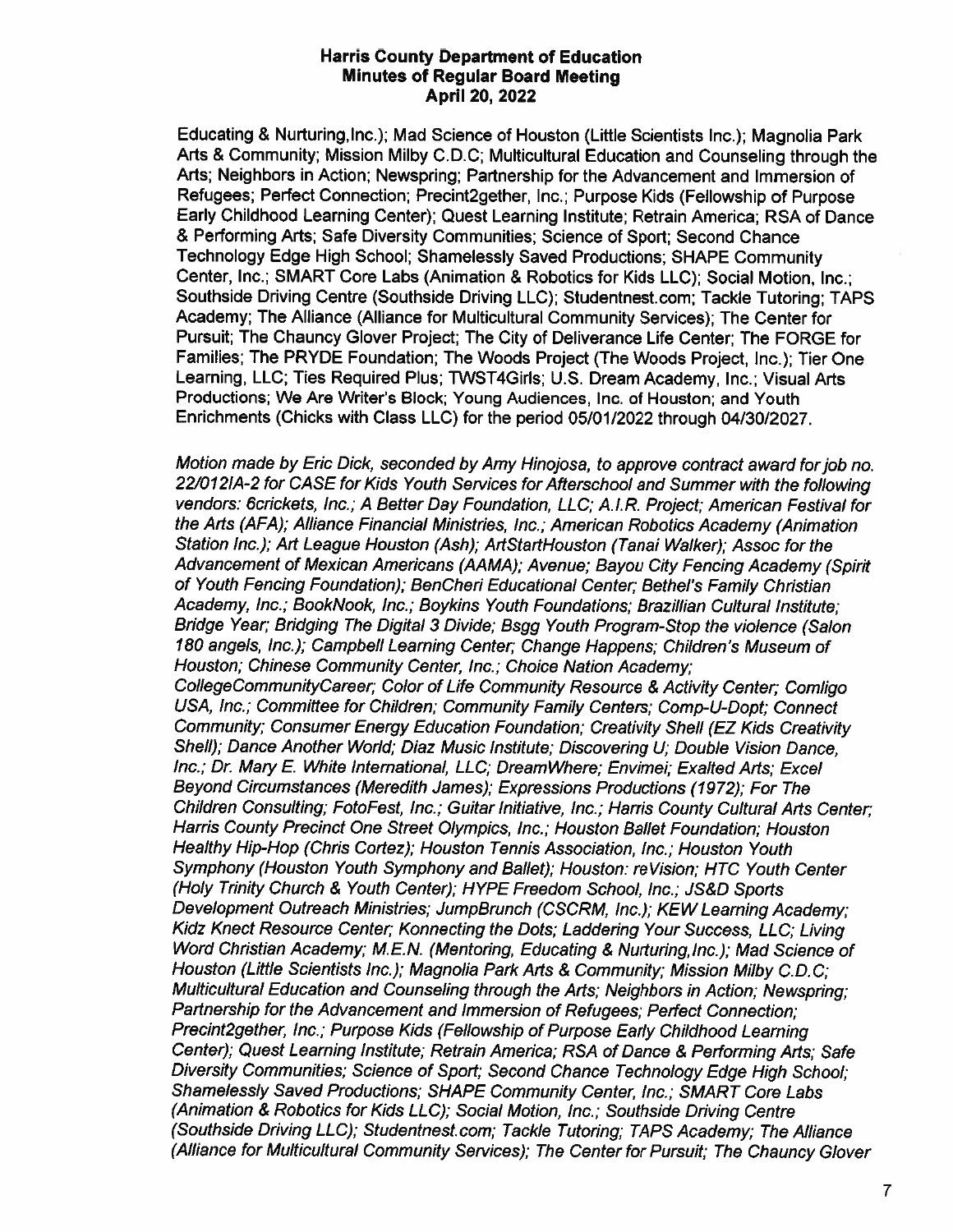Project; The City of Deliverance Life Center; The FORGE for Families; The PRYDE Foundation; The Woods Project (The Woods Project, Inc.); Tier One Learning, LLC; Ties Required Plus; TWST4Girls; U.S. Dream Academy, Inc.; Visual Arts Productions; We Are Writer's Block; Young Audiences, Inc. of Houston; and Youth Enrichments (Chicks with Class LLC) for the period 05/01/2022 through 04/30/2027.

Motion passes with 6-0-1 voting to approve with David Brown abstaining.

- Α. Consider second reading and final approval of the following revised local policies:
	- a. BJA (Local) b. CB (Local) c. CE (Local) d. CFD (Local) e. CH (Local) f. CQB (Local) g. DEC (Local) h. DFE (Local) i. DP (Local) j. FFG (Local) k. FL (Local)

Motion made by David Brown, seconded by Eric Dick, to consider second reading and finally approve the following revised local policies:

a. BJA (Local) b. CB (Local)  $c.$  CE (Local) d. CFD (Local) e. CH (Local) f. CQB (Local) g. DEC (Local) h. DFE (Local)  $i.$  DP (Local) j. FFG (Local)  $k.$  FL (Local)

Motion passes with 7-0 voting to approve.

**B.** Consider approval of a resolution delegating authority to accept a contract employee's resignation effective before the end of the school year.

Motion made by Amy Hinojosa, seconded by Erica Davis, to approve a resolution delegating authority to accept a contract employee's resignation effective before the end of the school year.

Motion passes with 7-0 voting to approve.

C. Consider approval of a resolution delegating authority to accept a contract employee's resignation effective at the end of the school year or submitted before the penalty-free resignation date.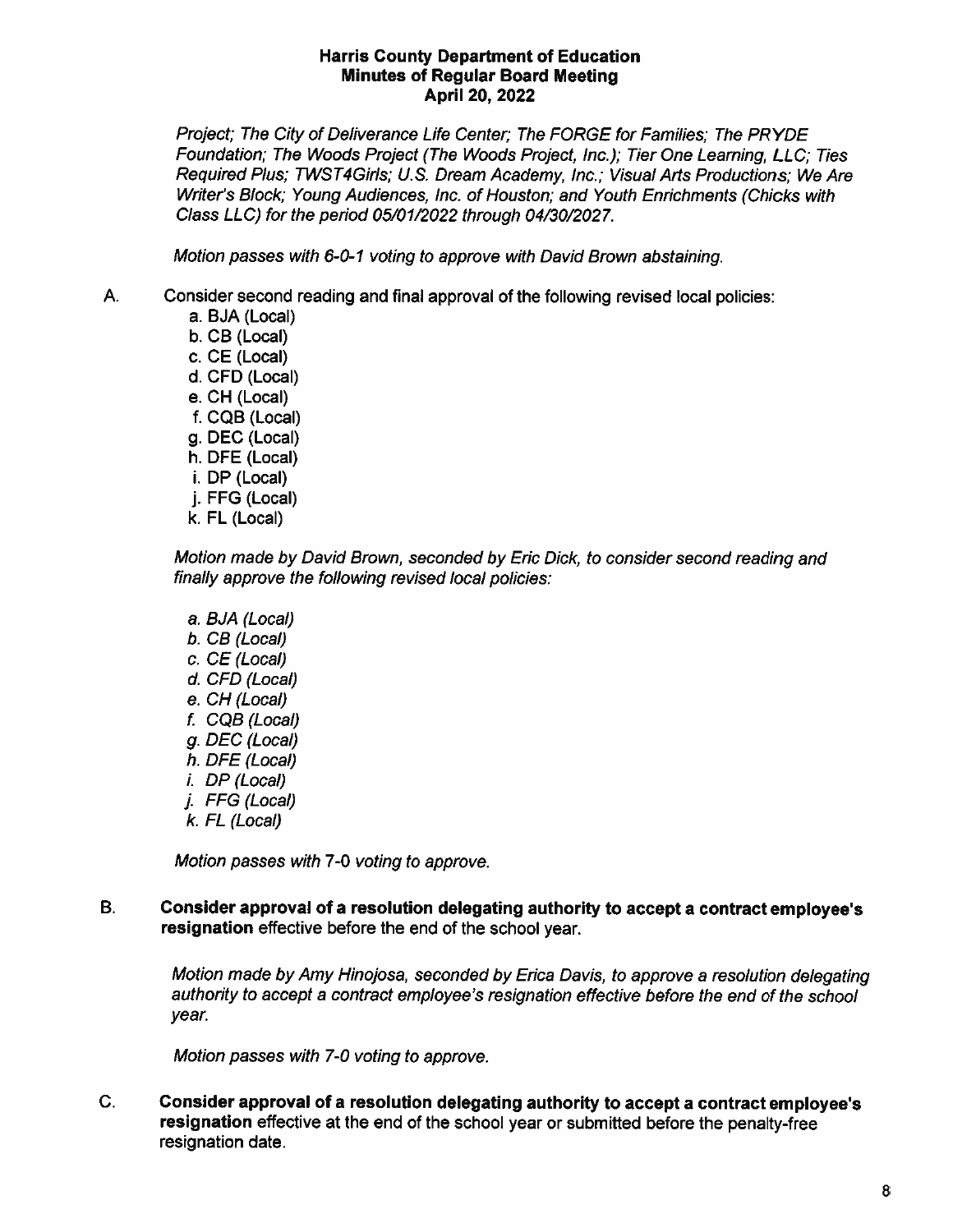Motion made by Amy Hinojosa, seconded by Eric Dick, to approve a resolution delegating authority to accept a contract employee's resignation effective at the end of the school year or submitted before the penalty-free resignation date.

Motion passes with 7-0 voting to approve.

D. Consider approval of amended Interlocal Participation Agreement between Harris County Department of Education and TASB Risk Management Fund effective 05/01/2022. (This agreement is to participate in the TASB Worker's Comp Program.)

Motion made by Amy Hinojosa, seconded by Eric Dick, to approve the amended Interlocal Participation Agreement between Harris County Department of Education and TASB Risk Management Fund effective 05/01/2022. (This agreement is to participate in the TASB **Worker's Comp Program.)** 

Motion passes with 7-0 voting to approve.

#### E. Consider approval of the 2022-2023 HCDE Work/Holiday Calendar.

Motion made by Amy Hinojosa, seconded by Eric Dick to approve the 2022-2023 HCDE Work/Holiday Calendar.

Motion passes with 7-0 voting to approve.

F. Consider approval of a resolution regarding recruitment and retention incentives for Schools and School-Based Therapy Services staff.

Motion made by David Brown, seconded by Richard Cantu, to approve a resolution regarding recruitment and retention incentives for Schools and School-Based Therapy Services staff.

Motion passes with 7-0 voting to approve.

# No Executive Session was held.

- 8. **EXECUTIVE SESSION** Under the Texas Government Code pursuant to any and all purposes permitted by Sections 551.001-551.084, including, but not limited to: 551.071; 551.074
	- A. **Deliberate the appointment, employment, evaluation, reassignment, duties, discipline** and/or dismissal of HCDE employees.
	- **B.** Deliberate the purchase, exchange, sale and/or value of real property (ies) and obtain legal advice regarding the same.
- 9. RECONVENE for possible action on items discussed in executive session
- 10. Discussion and possible action regarding future agenda items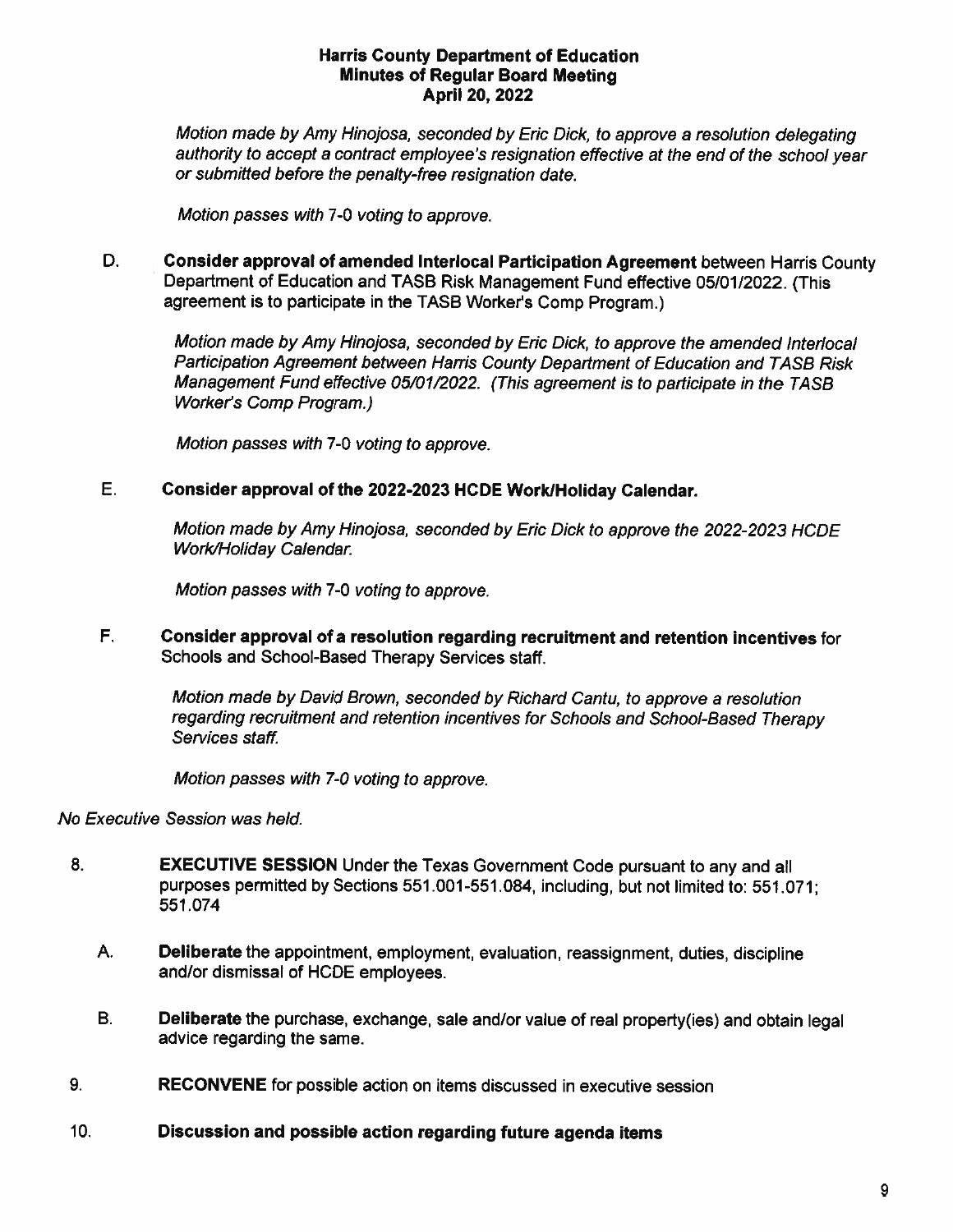#### $11.$ **INFORMATION ITEMS**

#### А. **Human Resources**

- $1<sup>1</sup>$ Personnel
- $2.$ **Employee Count**
- **B.** In collaboration with the Education Foundation of Harris County, the Center for Grants Development submitted a grant proposal to Dollar General Literacy Foundation in the amount of \$2,999 for ABS-East and West to implement a summer reading program. Requested funds will cover expenses to purchase instructional materials, leveled books for classroom libraries and incentives for students.
- C. Submission of a \$3,000 grant request to the Whole Kids Foundation to support The Knights Kontainer Garden Program of Academic and Behavior School West. Funding would benefit 28 unduplicated students.
- D. Submission of grant proposal to Texas Workforce Commission in the amount of \$390,243 to implement an Integrated Education and Training-Workforce Literacy (IET-WL) pilot program for the Adult Education division. The program will serve 70 participants.
- Е. In accordance with the Head Start Program Performance Standard 1303.5(2)(b) Limitations on development and administrative cost (2)(b)(1), Harris County Department of Education (HCDE) Head Start is requesting a waiver of the administrative cost limitations of 15% for grant 06HP000311 for the budget period of 09/01/2020 through 08/31/2021.
- F. Acceptance of the Notice of Award (NOA) from 2022 GroMoreGood Grassroots Grant from The Scotts Miracle Gro Foundation and KidsGardening in the amount of \$500 for the Tidwell Head Start campus.
- $12.$ ADJOURN - Next regular meeting is scheduled for Wednesday, May 18, 2022, at 1:00 p.m.

Motion made by Eric Dick, seconded by Amy Hinojosa, to adjourn.

Motion passes with 7-0 voting to adjourn the meeting.

The meeting adjourned at 2:22 p.m.

James Colbert, Jr. **County School Superintendent**